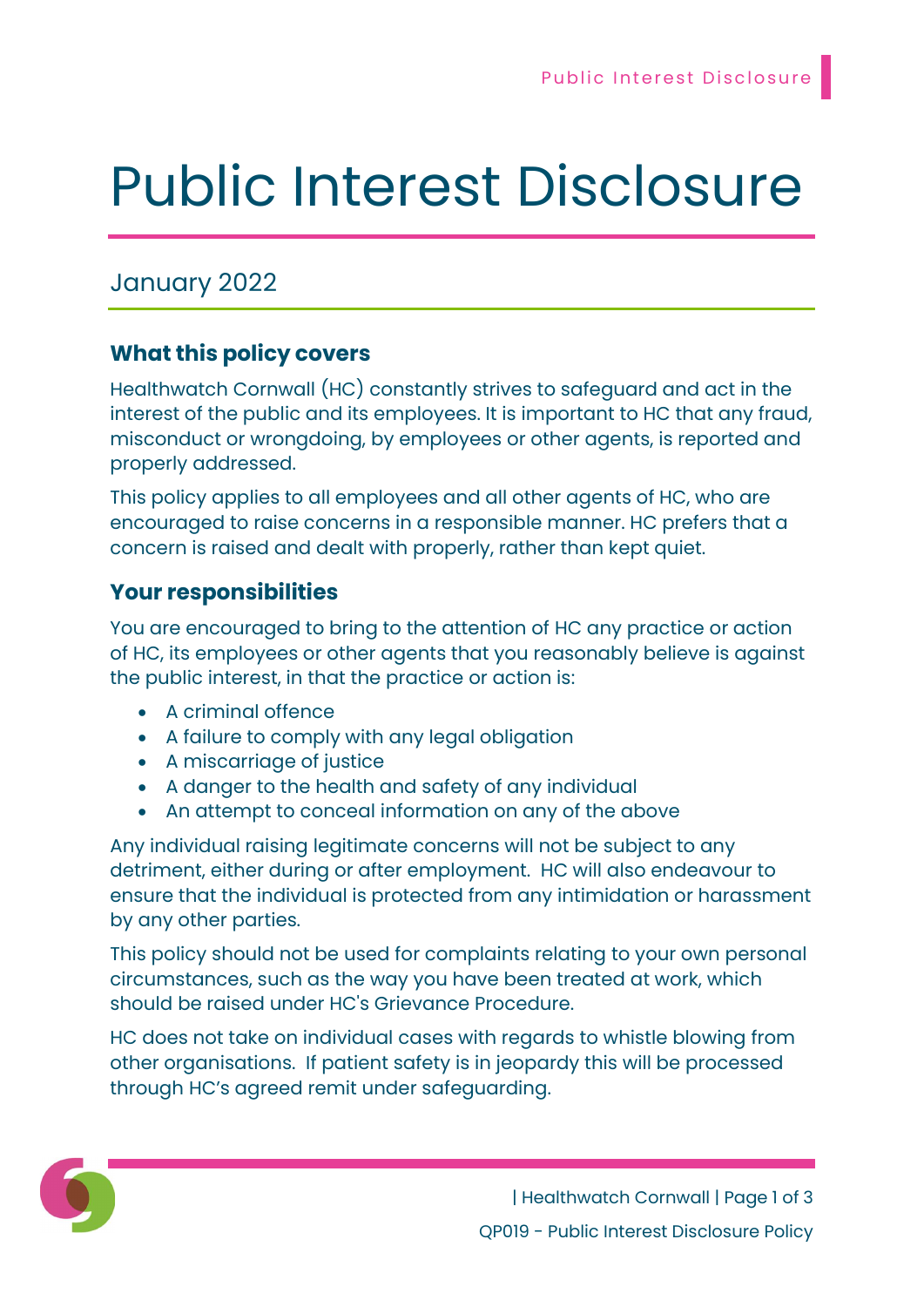#### Procedure

In the first instance, you should raise any concerns you have with your manager. If you believe your manager to be involved, or if, for any reason, you do not wish to approach your manager, then you should raise it with a more senior person in HC.

Any matter raised under this policy will be investigated promptly and confidentially. The outcome of the investigation, as well as any necessary remedial action to be taken, will be confirmed to you. If no action is to be taken, the reason for this will be explained to you.

Allegations regarding potential breaches of this policy will be treated in confidence and investigated thoroughly. If you raise any concerns under this policy, HC is committed to ensuring that you are protected from victimisation, harassment or less favourable treatment. Any such incidents will be dealt with under HC's Disciplinary Procedures.

### Escalating your concern

If you are dissatisfied with this response, you should raise your concerns in writing directly with a more senior person in HC or a member of the Board.

If, after escalating your concerns, you believe that the appropriate remedial action has not been taken, you should then report the matter to the proper authority. These authorities include:

- Hm revenue & customs
- The financial conduct authority
- The health and safety executive
- The environment agency or scottish environmental protection agency
- The information commissioner

This list is not intended to be exhaustive, and you must take care to ensure you contact the proper authority in relation to the particular concerns you have.

If you are unsure as to the appropriate authority, advice can be sought from Protect (formerly known as "Public Concern at Work") which is an independent Whistleblowing Charity. Their contact details are at the end of this policy.

If you raise a false allegation and you are found to be culpable, or in any way involved in the wrongdoing, or if you raise a concern maliciously or in a manner not prescribed in this policy, then you may be subject to